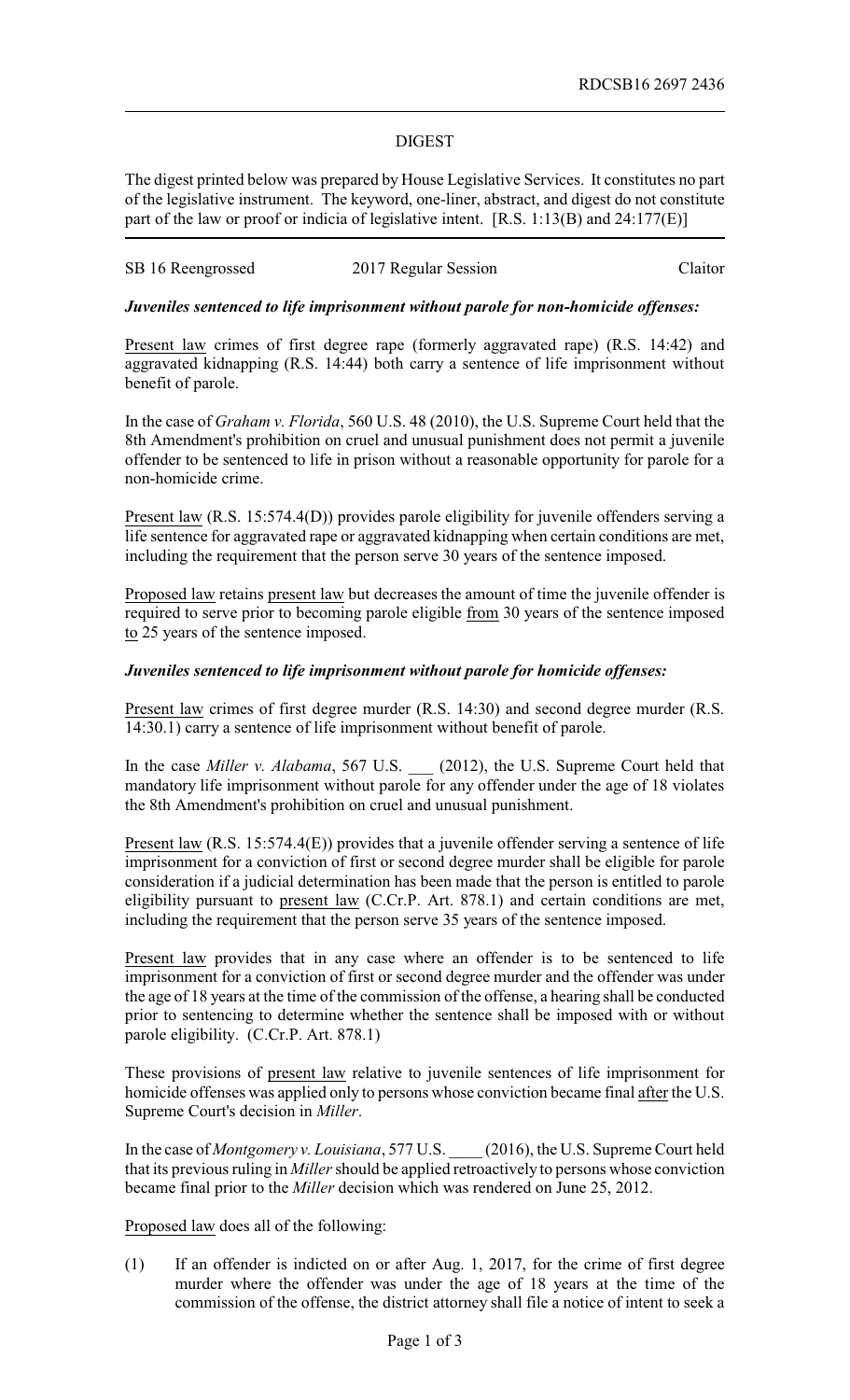sentence of life imprisonment without the possibility of parole within 180 days after the indictment. If the district attorney timely files the notice of intent, a hearing shall be conducted to determine whether the sentence shall be imposed with or without parole eligibility. If the court determines that the sentence shall be imposed without parole eligibility, the defendant shall not be eligible for parole. If the court determines that the offender shall be eligible for parole or if the district attorney fails to timely file the notice of intent, the offender shall be eligible for parole pursuant to proposed law  $(R.S. 15:574.4(E))$  which requires certain conditions to be met, including the condition that the offender be required to serve 25 years of the sentence imposed.

- (2) If an offender is indicted on or after Aug. 1, 2017, for the crime of second degree murder where the offender was under the age of 18 years at the time of the commission of the offense, the offender shall be eligible for parole pursuant to present law (R.S. 15:574.4(F)) which requires certain conditions to be met, including the condition that the offender be required to serve 25 years of the sentence imposed.
- (3) If an offender was indicted prior to Aug. 1, 2017, for the crime of first or second degree murder where the offender was under the age of 18 at the time of the commission of the offense and hearing was not held prior to Aug. 1, 2017, to determine whether the offender's sentence should be imposed with or without parole eligibility, the district attorney shall file a notice of intent to seek a sentence a life imprisonment without the possibility of parole within 90 days of Aug. 1, 2017. If the district attorney timely files the notice of intent, a hearing shall be conducted to determine whether the sentence shall be imposed with or without parole eligibility. If the court determines that the sentence shall be imposed without parole eligibility, the offender shall not be eligible for parole. If the court determines that the sentence shall be imposed with parole eligibility or if the district attorney fails to timely file the notice of intent, the offender shall be eligible for parole pursuant to proposed law (R.S. 15:574.4(G)) which requires certain conditions to be met, including the condition that the offender be required to serve 25 years of the sentence imposed.
- (4) If an offender was indicted prior to Aug. 1, 2017, for the crime of first or second degree murder where the offender was under the age of 18 years at the time of the commission of the offense and a hearing was held to determine whether the offender's sentence should be imposed with or without parole eligibility, the following shall apply:
	- (a) If the court determined that the offender's sentence shall be imposed with parole eligibility, the offender shall be eligible for parole pursuant to present  $law (R.S. 15:574.4(G)).$
	- (b) If the court determined that the offender's sentence shall be imposed without parole eligibility, the offender shall not be eligible for parole.

With regard to the hearing for the judicial determination as to the offender's parole eligibility, proposed law amends present law to provide that:

- (1) Expert witness testimony is only necessary as required by the court.
- (2) The sole purpose of the hearing is to determine whether the sentence shall be imposed with or without parole eligibility.
- (3) Requires the court to state for the record the considerations taken into account and the factual basis for its determination.

(Amends R.S. 15:574.4(D)(1)(a) and (2) and (E)(1)(intro. para.) and (a) and C.Cr.P. Art. 878.1; Adds R.S. 15:574.4(F) and (G))

Summary of Amendments Adopted by Senate